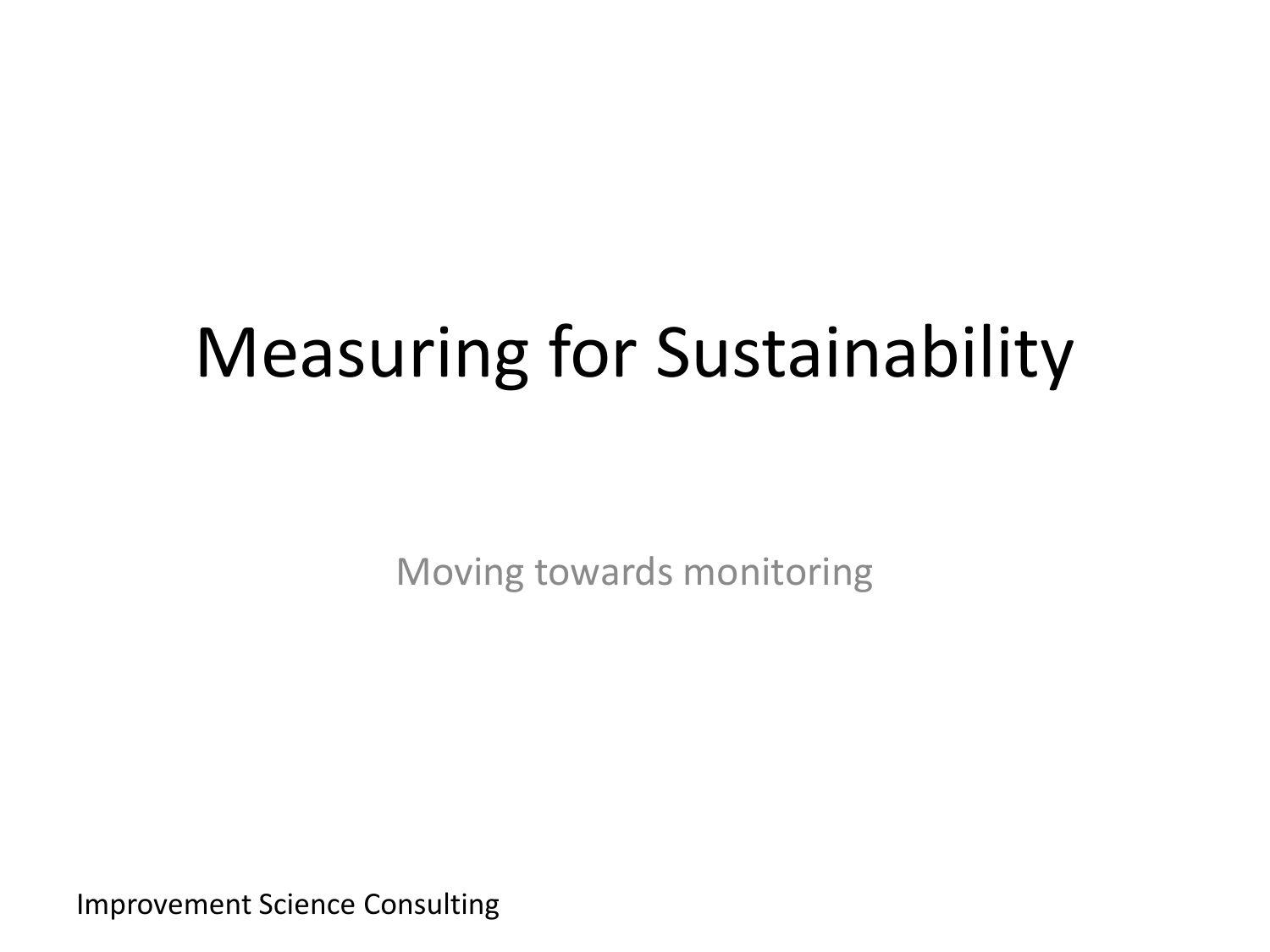### How do we know when we have achieved improvement?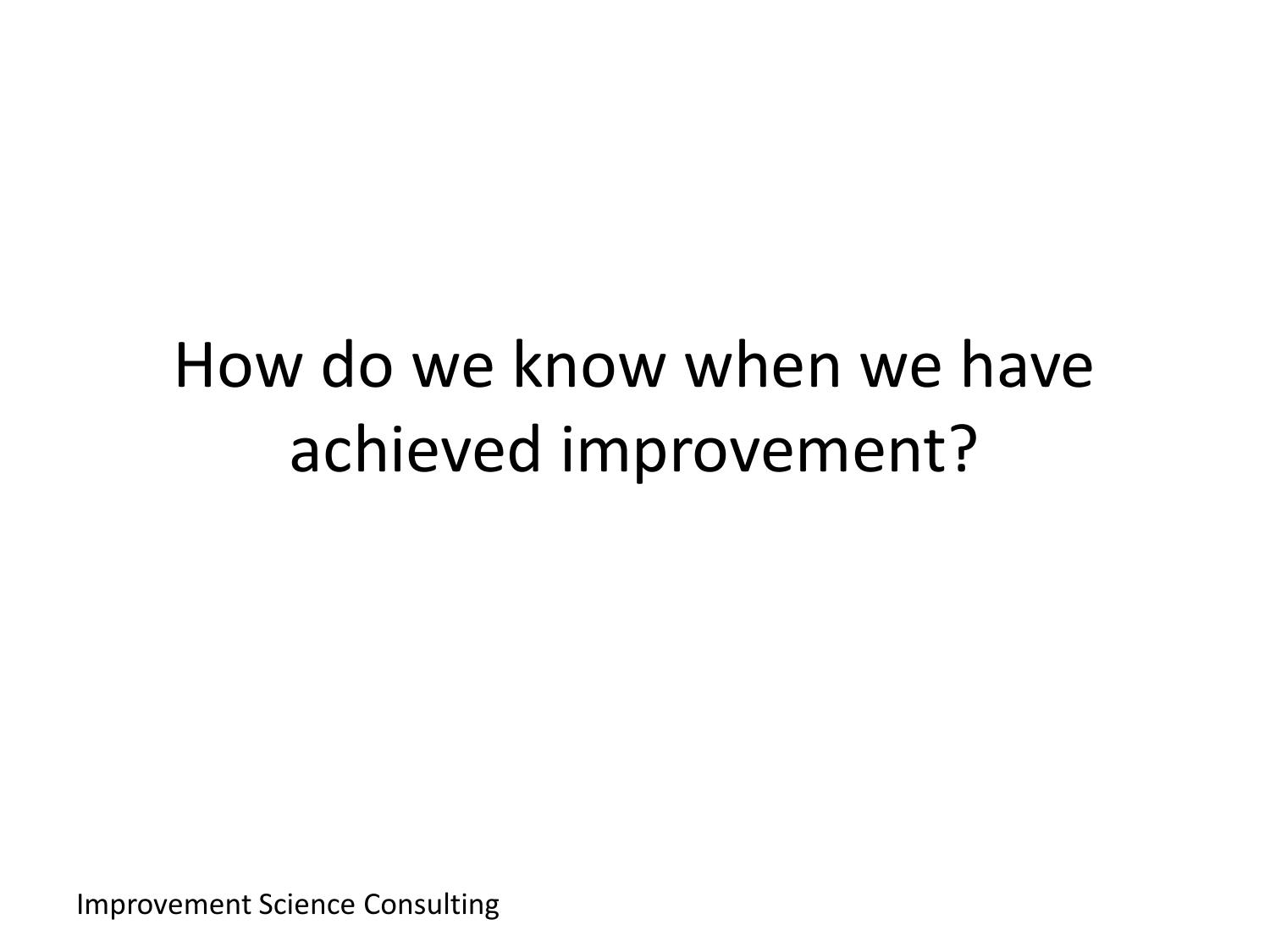### **Rules or determining a special cause**

1. A single point outside the control limits.



Note: A point exactly on a control limit is not considered outside the limit

When there is not a lower or upper control limit Rule 1 does not apply to the side missing limit

2. A run of eight or more points in a row above (or below) the centerline.



If data shows high auto correlation use



Note: A point exactly on the centerline does not cancel or count towards a shift



Note: Thes between two consecutive points do not cancel or add to a trend. When Shewhart Charts have varying limits due to varying numbers of measurements within subgroups, then rule #3 should not be applied

- 4. Two out of three consecutive points near (outer one-third) a control limit.
- 5. Fifteen consecutive points close (inner one-third of the chart) to the centerline.



Improvement Science Consulting When there is not a lower or upper control limit Rule 4 does not apply to the side missing limit



*Provost and Murray* 

only rule 1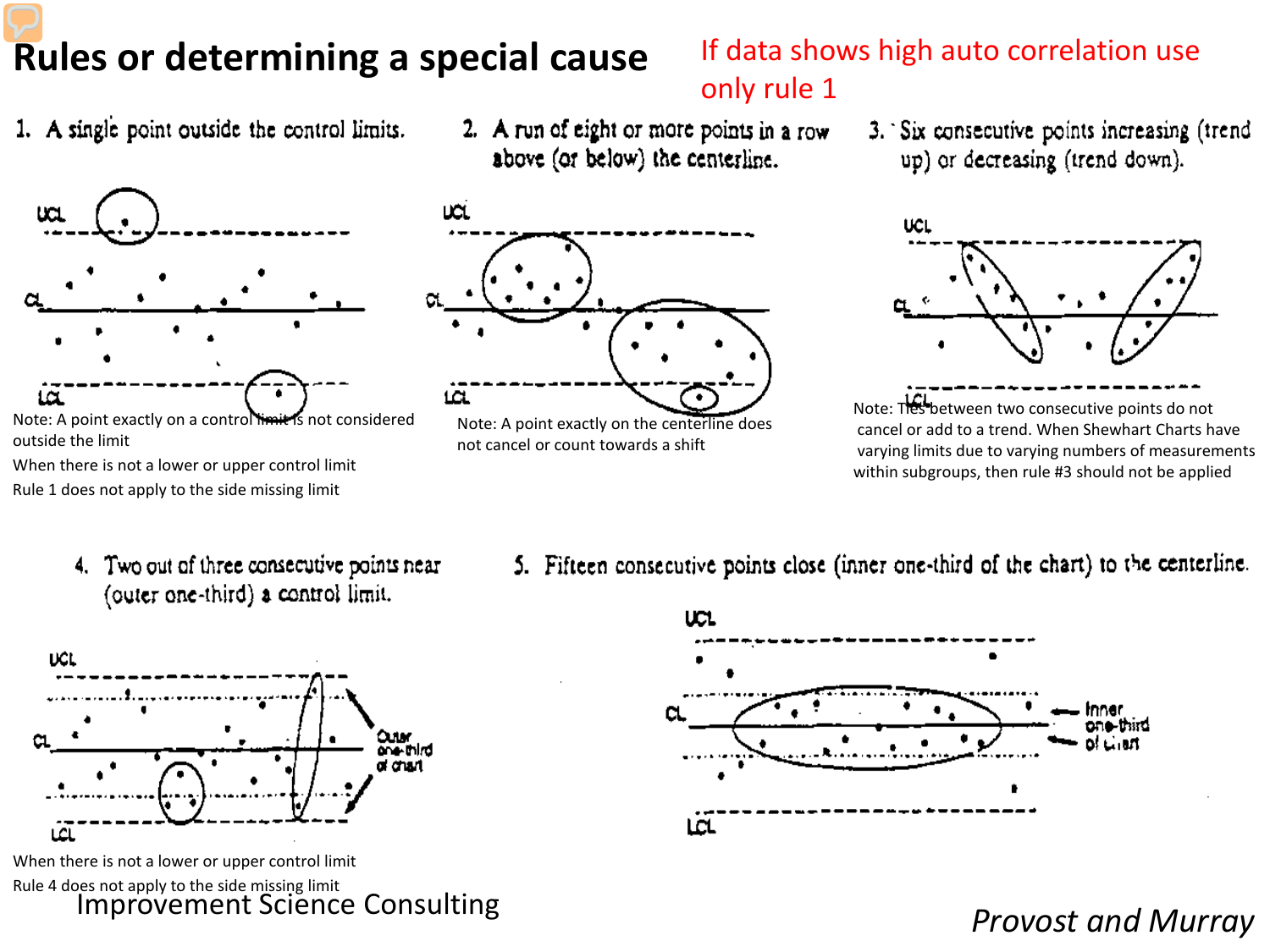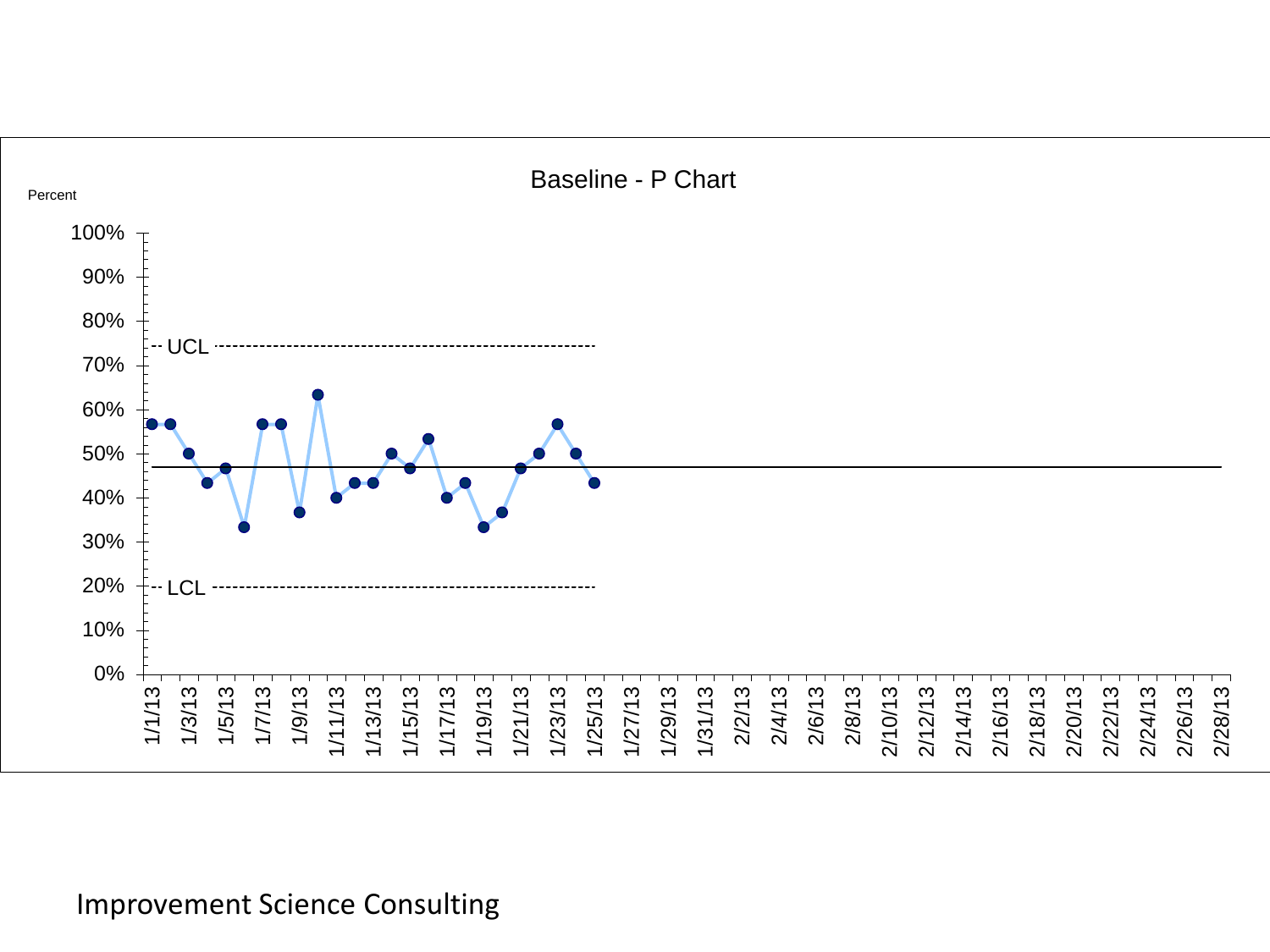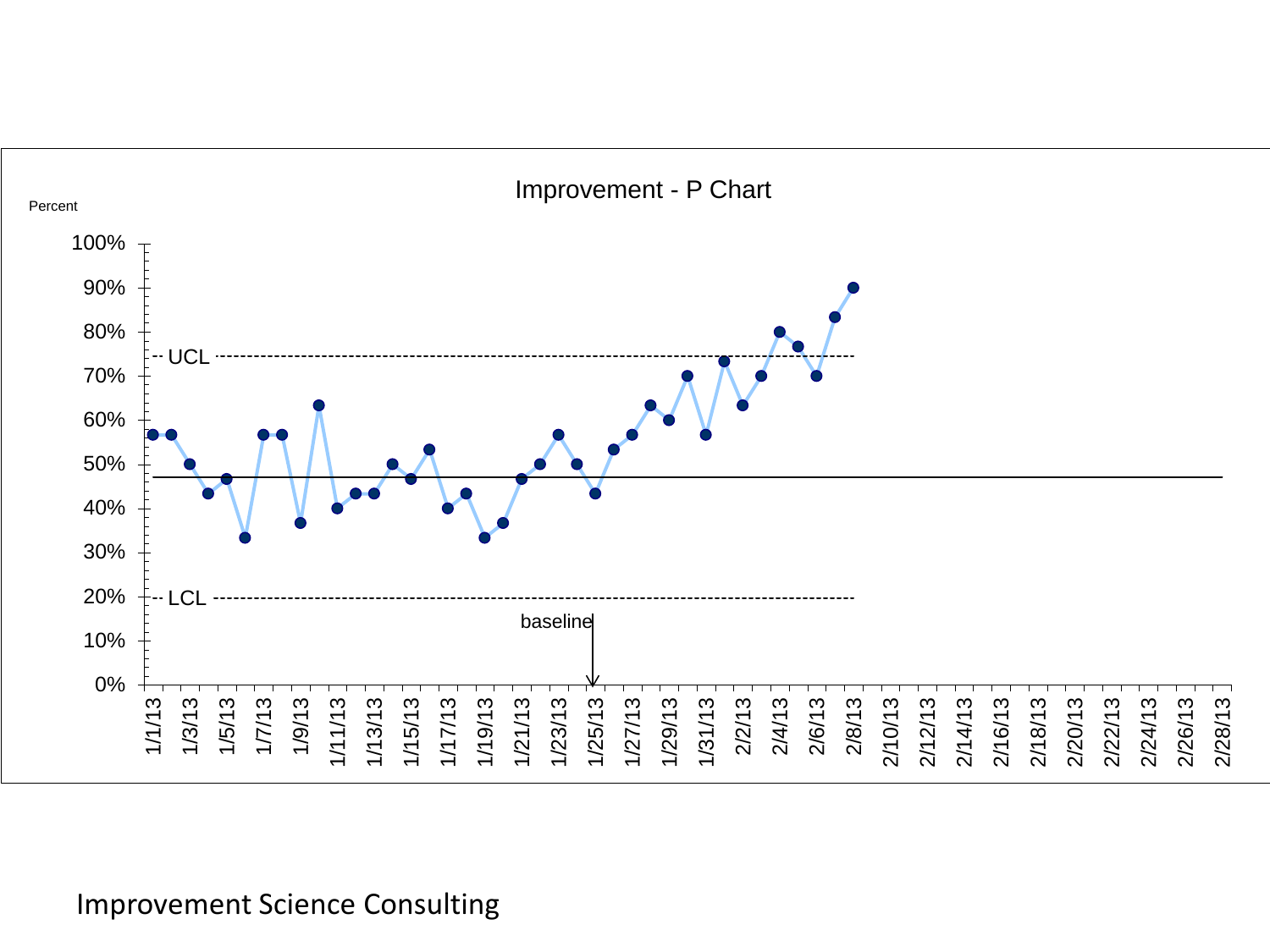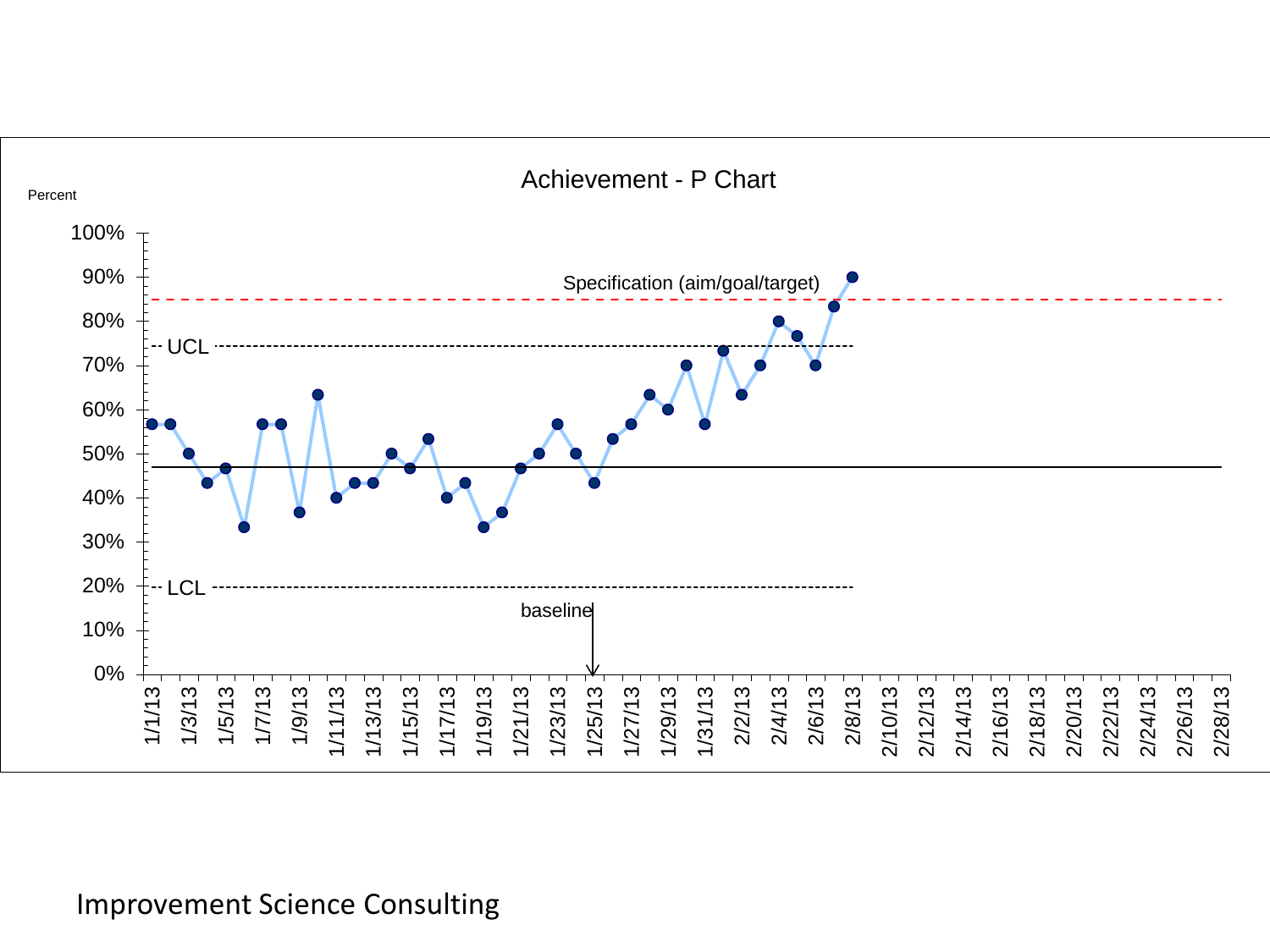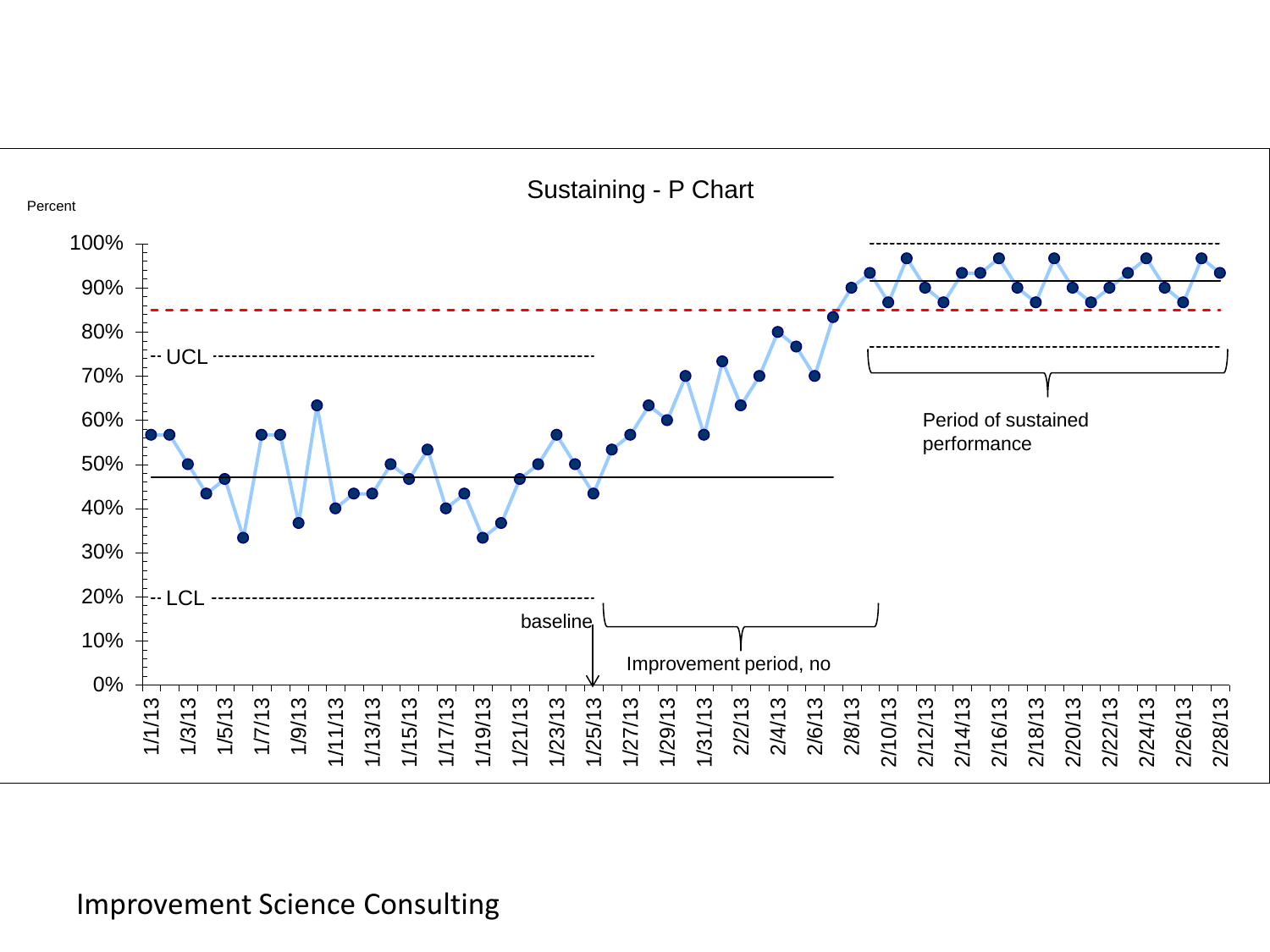

Monitoring - P Chart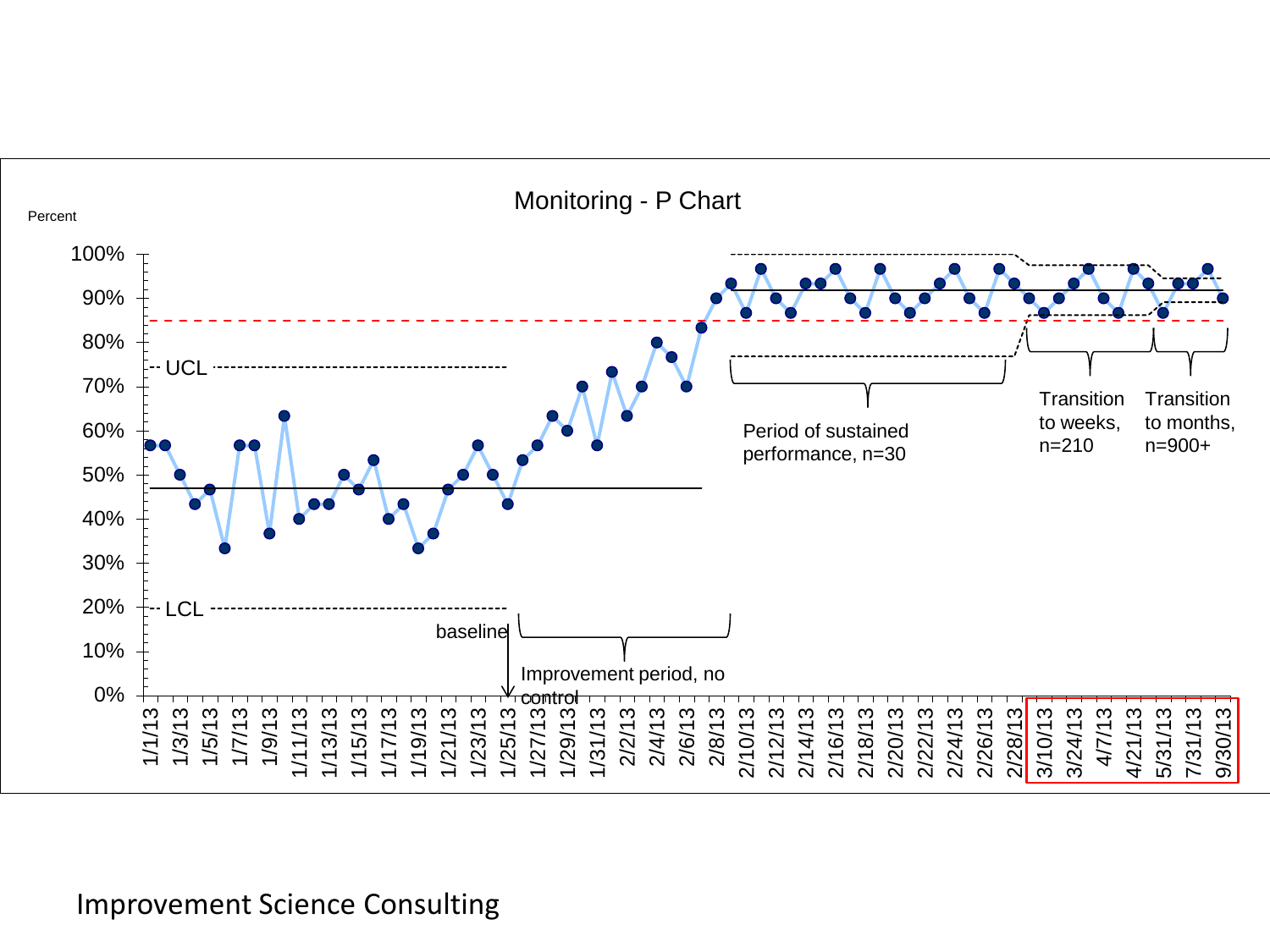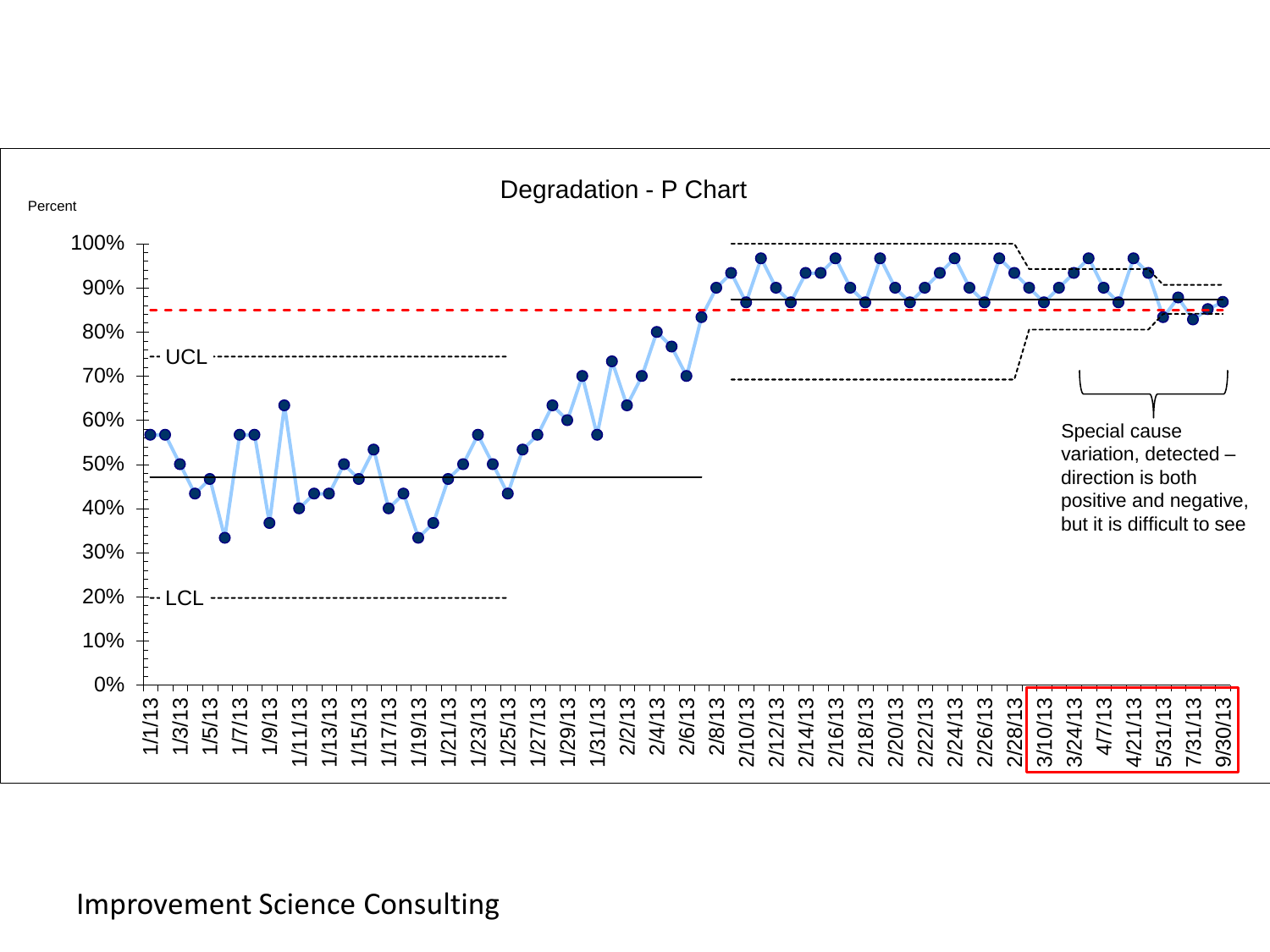